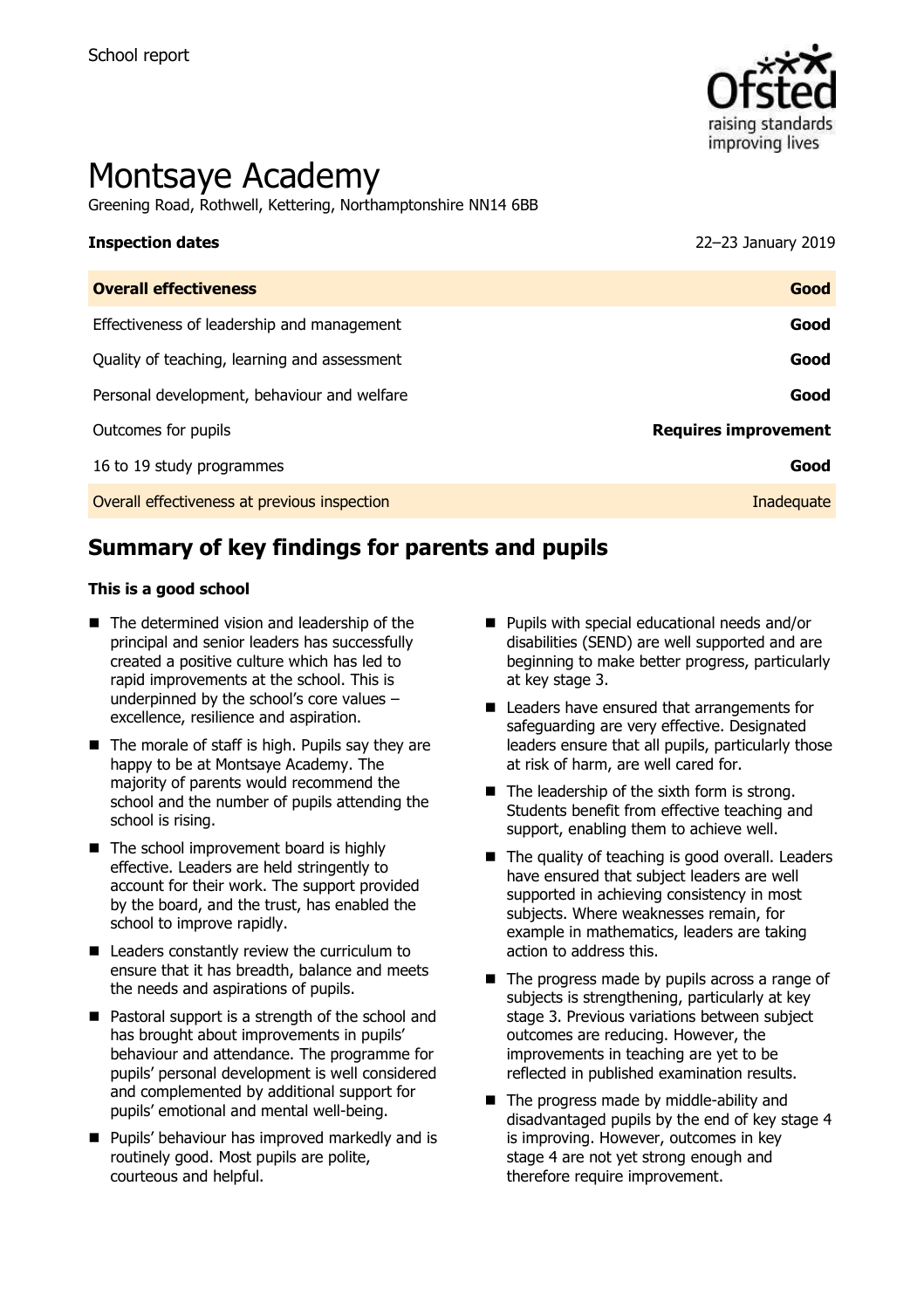

## **Full report**

In accordance with section 13(4) of the Education Act 2005, Her Majesty's Chief Inspector is of the opinion that the school no longer requires special measures.

#### **What does the school need to do to improve further?**

- Improve outcomes by the end of key stage 4 by ensuring that all pupils, particularly middle-ability and disadvantaged pupils, make consistently strong progress across the curriculum.
- Further develop the expertise of subject leaders so that they are fully effective in sustaining improvements in the quality of teaching, learning and assessment and in eliminating elements of weaker practice, particularly in mathematics.
- Further reduce the proportion of pupils, especially disadvantaged pupils, who are regularly absent from school.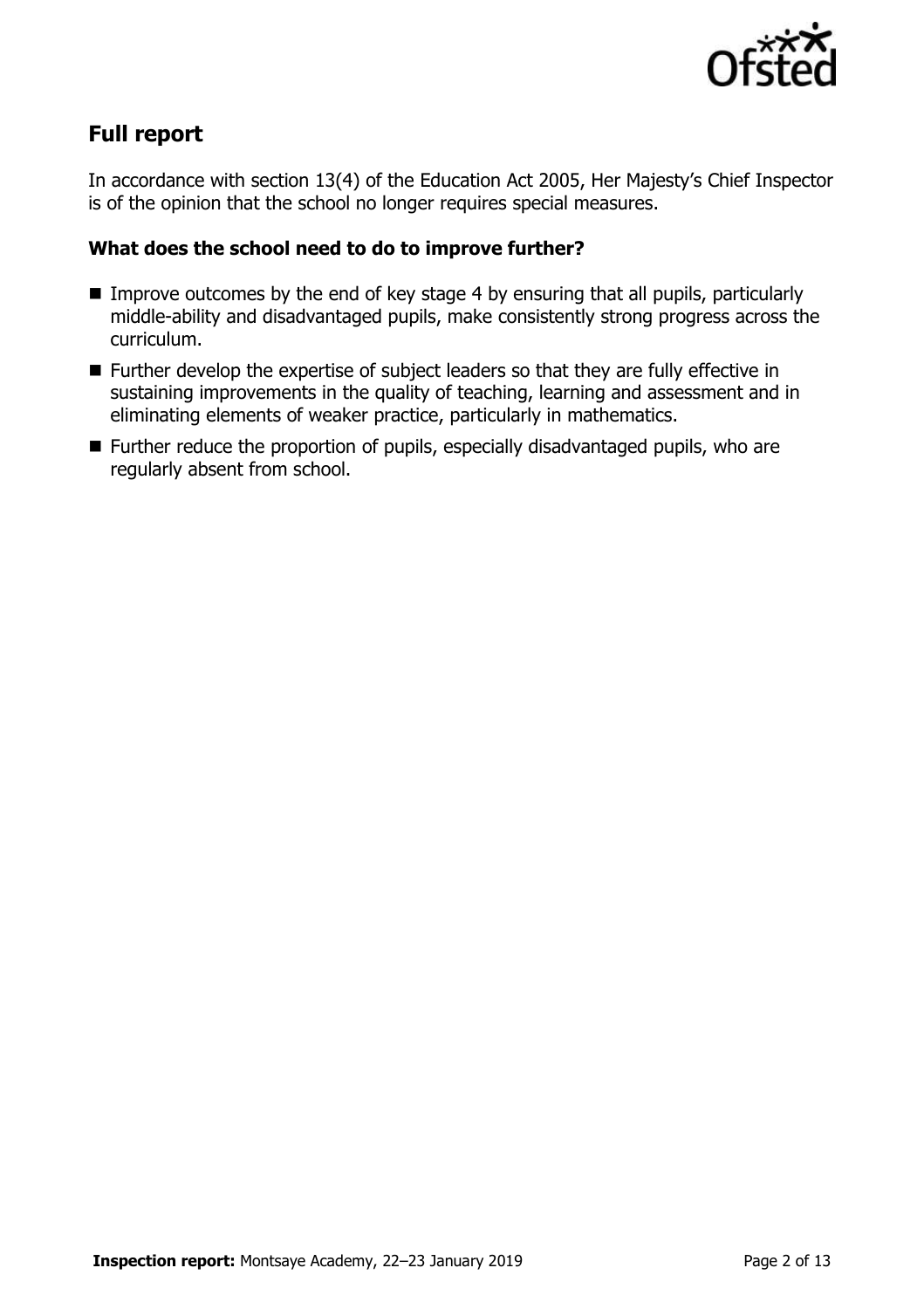

# **Inspection judgements**

#### **Effectiveness of leadership and management Good**

- Since her appointment in September 2017, the principal has brought about rapid improvements at the school. Together with a reduced size senior team, she has restructured the leadership within the school to great effect. Leaders have a clear vision which is shared and understood by all staff. Her leadership of the school is valued and respected by staff.
- Leaders have a clear vision which is shared and understood by all, underpinned by high expectations and a clear set of core values – excellence, aspiration and resilience (ERA). There is a positive and caring ethos that pervades the school and, despite challenging circumstances, staff morale is exceptionally high.
- Leaders are ambitious for the school. They have an accurate understanding of the strengths and weaknesses of the provision. The drive for improvement is supported by a meticulous and regularly reviewed development plan. This is complemented by clear criteria by which the future success of the school can be measured.
- The majority of parents who responded to Ofsted's online survey, Parent View, say that their children are happy at school and the majority would recommend it. They believe that the school is well led and managed. As one parent put it, 'The school has changed completely since the new leadership has been in place.' The number of pupils applying to join the school in Year 7 is increasing.
- The leadership of the sixth form is strong. The curriculum is well planned, and the quality of the provision is robustly checked and tracked. Students benefit from very close support and guidance, underpinned by high expectations. As a result, students in the sixth form are making good progress and applications to join the sixth form are increasing.
- The leadership of the curriculum is effective and the curriculum is kept under constant review. Pupils access a broad and balanced range of subjects across all key stages, including in the sixth form despite its small size. Leaders have taken a decisive step to reorganise key stage 3 across three years, preserving the breadth of pupils' learning from a wider range of subjects. In addition, leaders consider the local context of the school and employability with the provision of courses, such as health and social care and computer science.
- **Leaders have improved the way that they set targets for all pupils and check their** progress against these targets. Targets are ambitious and reflect the high expectations leaders have now established. The progress of current pupils is improving across the majority of subjects, particularly at key stage 3.
- Leaders' evaluation of the quality of teaching is accurate and informed by muchimproved and robust processes for checking the quality of the school's provision. Effective support is provided for teachers whose practice has not been strong enough. Successful coaching and mentoring programmes, supported by numerous external subject reviews, are resulting in clear improvements. Where weaknesses remain, for example in mathematics and computer science, leaders are taking action to address them.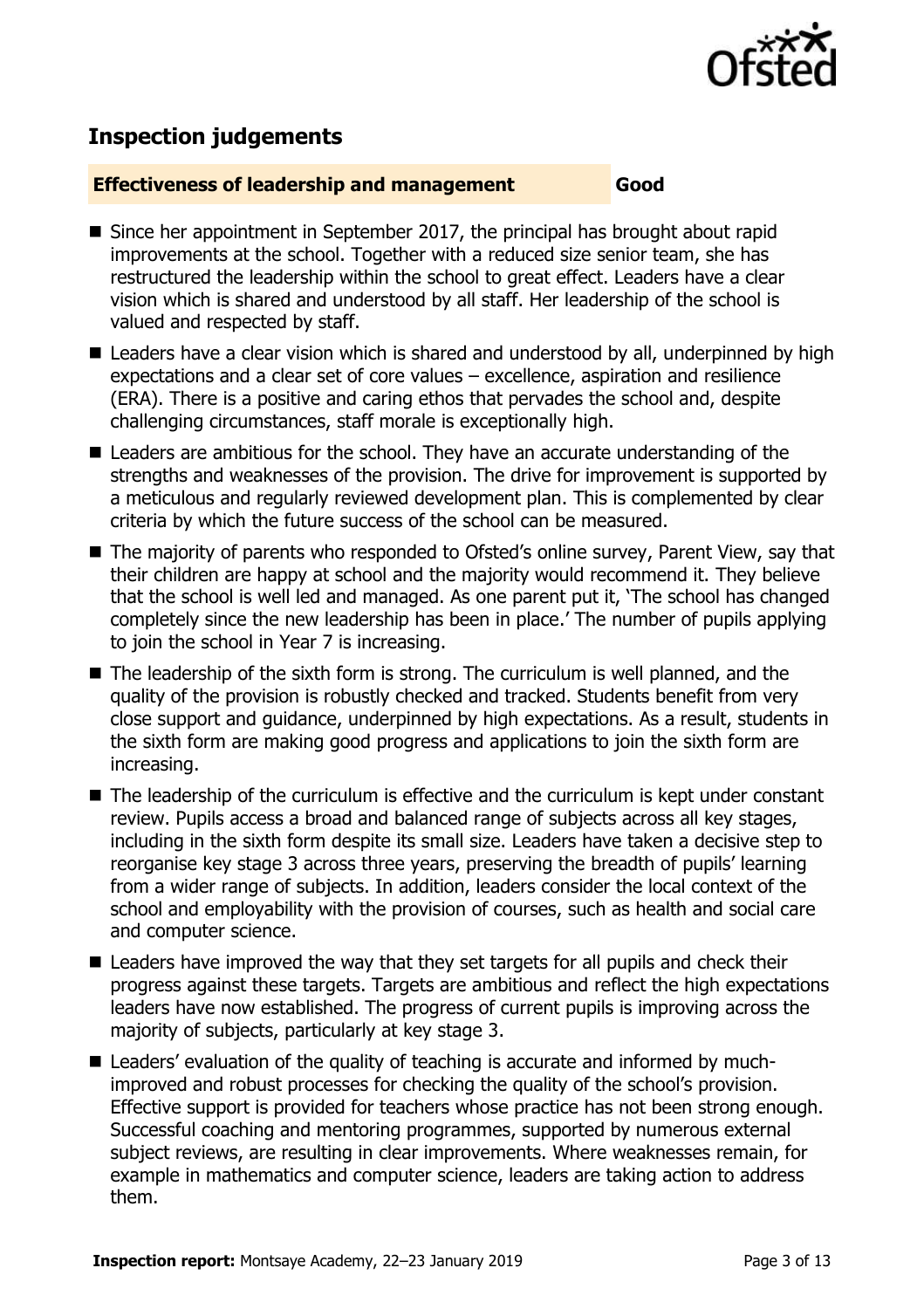

- A well-coordinated programme of professional development activity is now in place and is having a positive impact on the quality of teaching and the accuracy of assessment. Staff say that they value these opportunities. While there have been rapid improvements in the quality of teaching, it is too soon to see the impact of recent initiatives on improving outcomes at the end of key stage 4.
- $\blacksquare$  Newly qualified teachers are positive about the support they have received as they begin their professional careers.
- The leadership of provision for pupils with SEND is effective. Pupils benefit from highly personalised support from staff within the school. Leaders' engagement with parents and external agencies are regular and effective. As a consequence, the progress made by these pupils is beginning to improve rapidly, especially at key stage 3.
- Pastoral leadership is a strength of the school. Accommodation has been reorganised to establish the school's 'care centre', which provides a safe space and drop-in centre for pupils who require additional support. Staff are making a significant difference in helping them to manage their learning.
- Leaders have implemented a carefully planned programme of activity to ensure that pupils understand the options open to them later in life. The careers programme extends across all years and includes access to impartial careers advice for all pupils at key stage 4. As a result, the proportion of pupils securing appropriate placements in education, employment or training which meet their needs and aspirations is above the national average, including for disadvantaged pupils.
- Pupils' spiritual, moral, social and cultural understanding is developed well. The many and wide-ranging displays throughout the school creatively showcase a variety of themes, including aspiration through the promotion of 'what next?' relating to careers, a celebration of different cultures and faiths and the PE 'wonder wall' celebrating pupils' sporting achievements. Pupils also develop a good understanding of fundamental British values, including tolerance, individual liberty and democracy.
- **Pupils say that there is a good range of extra-curricular activity, including an array of** sporting clubs, dance, cheerleading, choir and gardening. They are appreciative of these opportunities.
- Leaders use catch-up funding in Year 7 well. Pupils who arrive at the school with skills in literacy and numeracy below those expected for their age are provided with effective support. As a result, these pupils are quickly catching up with their peers, particularly in reading.
- The trust has provided effective support in the development of subject leadership across a wide range of subjects and has commissioned reviews to validate further the quality of the school's provision – including safeguarding, the use of pupil premium funding and pupils' attendance. This has enabled leaders to drive the pace of improvement rapidly.
- Subject leaders are held more stringently to account than has been the case in the past. They say they are well-supported by senior leaders, including trust leaders, in the provision of external reviews to validate the quality of provision and provide bespoke subject professional development, particularly in ensuring the reliability of teachers' assessment. There are weaknesses, however, in some subject areas, including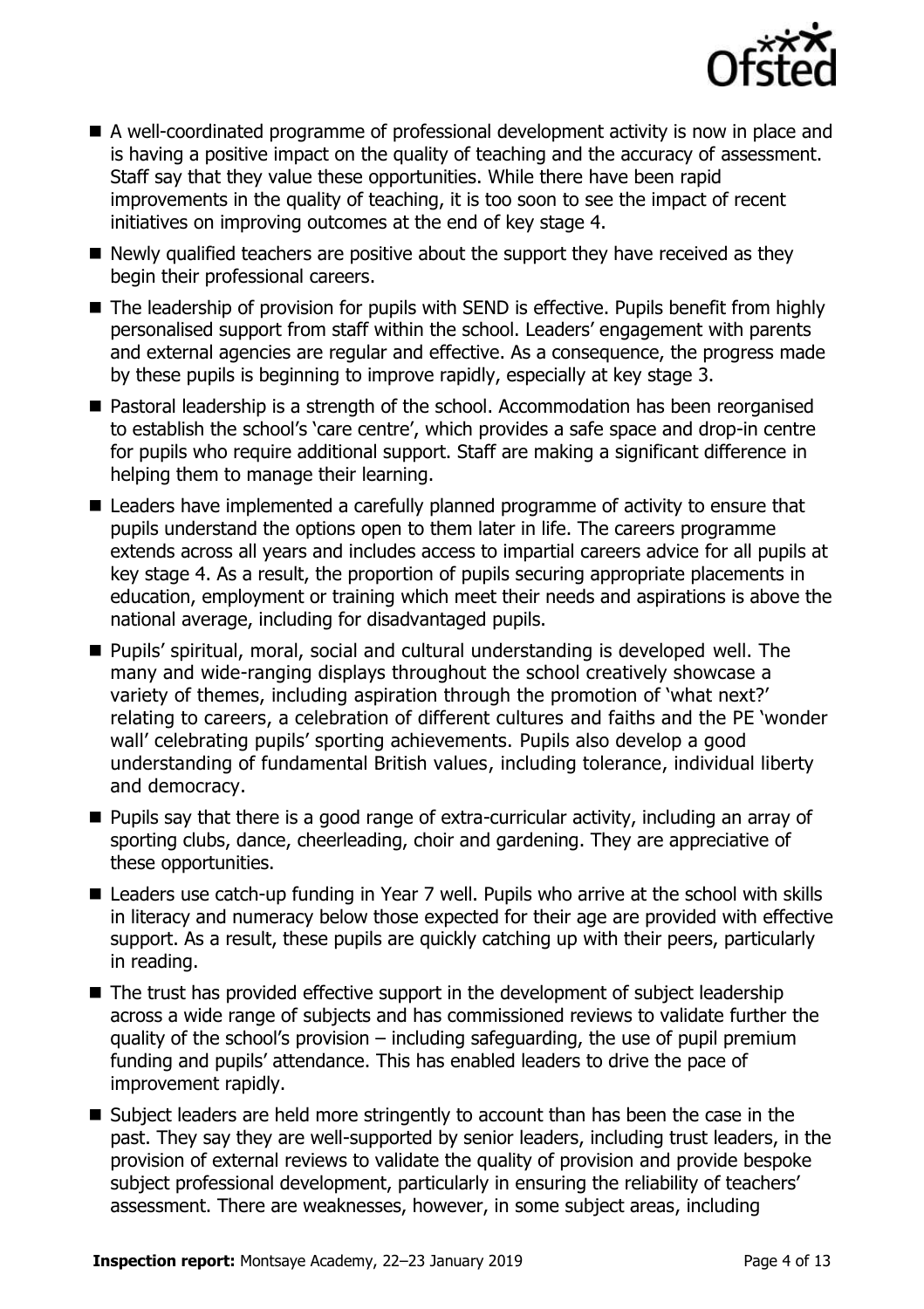

mathematics and computing. Leaders are aware of this and are acting to address the concerns identified.

■ The leadership of additional government funding for pupils in receipt of the pupil premium is strengthening. Clear plans are now in place. This was not the case at the time of the last inspection. Leaders can account for pupil premium spending but have yet to ensure that this spending is having the desired impact on the achievement of disadvantaged pupils.

#### **Governance of the school**

- Through the school improvement board (SIB), the governance of the school is effective.
- The members of the board are highly skilled and knowledgeable. They are very ambitious for the school and kept very well informed about the school's development priorities. Members know the school's strengths and areas for further improvement well. This knowledge is strengthened by frequent visits to the school, enabling members to use their expertise in gaining a detailed oversight of development priorities. Members of the board can identify clear improvements to provision as a result of their work, including supporting the monitoring of teaching and learning, pupils' attendance and safeguarding.
- The SIB holds school leaders stringently to account. Effective links have been established across all aspects of school improvement. The lead inspector's scrutiny of meeting records illustrates that members of the board review the information they receive thoroughly and ask challenging questions of leaders. They are prepared to take decisive action where necessary in the best interest of pupils.

### **Safeguarding**

- The arrangements for safeguarding are effective. Leaders have ensured that a culture of vigilance has become established at the school.
- The training of staff and members of the SIB in safeguarding is rigorous and of a high quality. All staff understand what to do if they have any concerns about a pupil's wellbeing. Staff are provided with regular updates and regular checks are made on their safeguarding knowledge. Training on radicalisation and extremism is included as part of the safeguarding induction of all staff.
- Leaders systematically check that staff have read and understood the school's child protection policy and statutory guidance.
- A cohesive team of staff, who are appropriately trained, provide effective support for the senior designated safeguarding lead. School records are detailed and well organised. These records demonstrate that staff know individual pupils well and take prompt and timely action to meet their needs and keep them safe. The care for pupils who are vulnerable is well considered, sensitive and sustained.
- **Pupils say that they feel safe in school. Pupils know the adults they can talk with if they** have any worries or concerns. The clear majority of parents who responded to Ofsted's survey agree that their children feel safe in school and are well cared for.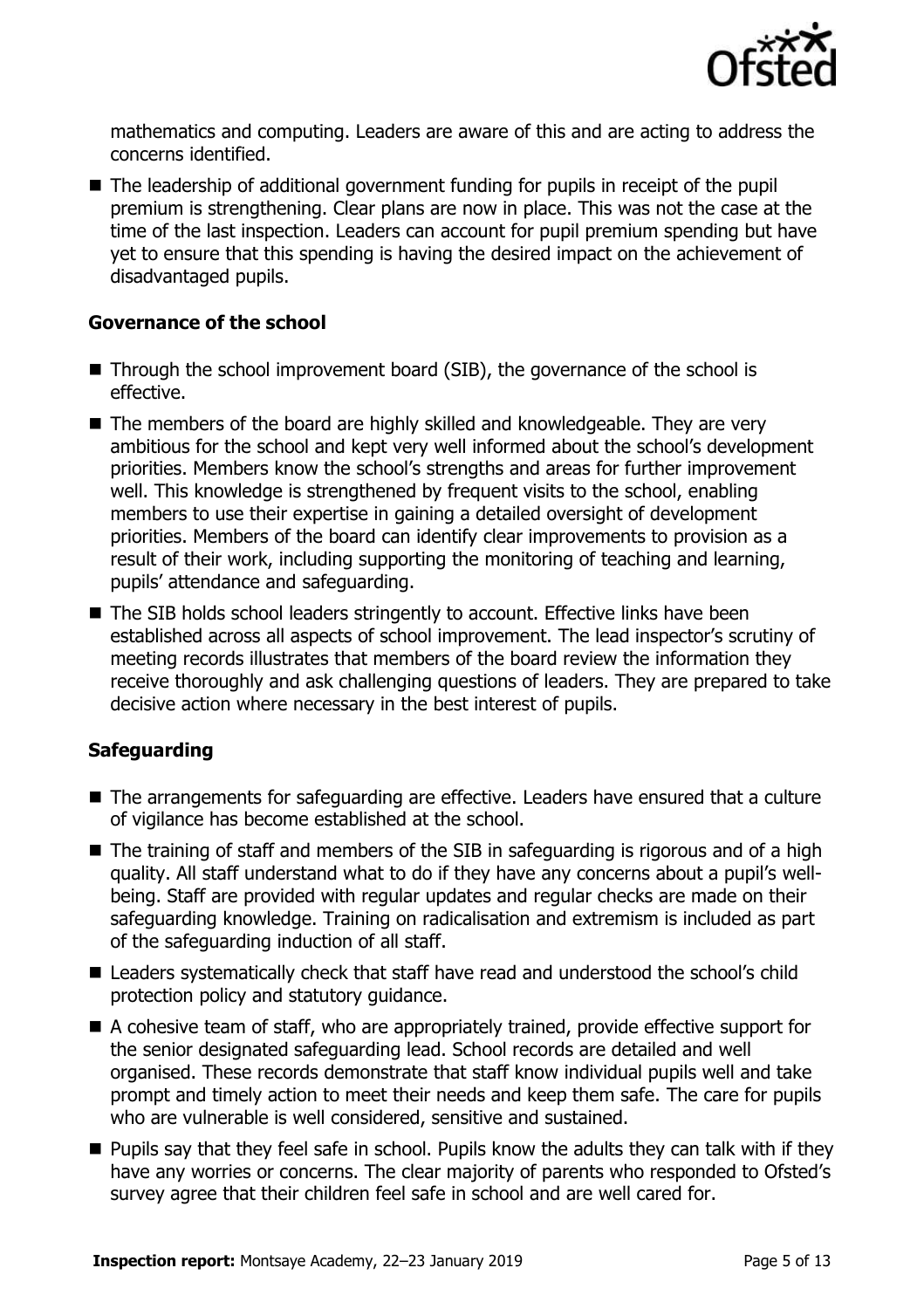

 $\blacksquare$  The checks made on the recruitment of staff are secure and monitored by senior leaders and a member of the SIB. Effective procedures are in place to ensure that all visitors to the school are suitably vetted.

#### **Quality of teaching, learning and assessment Good**

- **Pupils benefit from teaching that is mostly of good quality. Some teaching, for example** in English, humanities and PE, is much stronger.
- **Pupils who spoke with inspectors were positive about their learning experiences overall.** They expressed appreciation for the reduction in the proportion of lessons taught by temporary staff. Pupils also said that the quality of their lessons is much better than at the time of the previous inspection.
- Teachers have good subject knowledge. They know their pupils well and plan learning to challenge pupils and, in doing so, meet their needs. This is achieved through the mostly consistent application of the school's planning framework – cautious, confident, challenge and challenge plus – in providing pupils with work that encourages them to think independently.
- In most lessons, pupils are purposefully engaged in their learning because their lessons are well organised. In a Year 11 history lesson, for example, the use of a film clip about the Second World War and atomic weaponry was complemented by effective teacher questioning. This enabled pupils to participate in a high-quality debate about the moral purpose of such weaponry.
- Teachers' expectations of what pupils can achieve are high. They have significantly improved since the previous inspection, including expectations for disadvantaged pupils and pupils with SEND. As a result, pupils are making good progress in the majority of their lessons, particularly in key stage 3.
- Teachers ensure that their assessments of pupils' work are carefully planned and reliable. Staff work in a collaborative way to ensure that assessment results are accurate. Teachers use assessment information to plan learning that enables pupils to make good progress over time, particularly in key stage 3. However, it is too early to see the improvements in teaching reflected in published examination results.
- There are positive relationships between pupils and staff across most areas of the curriculum. Pupils respond promptly to teachers' instructions and they work well in most of their lessons.
- $\blacksquare$  Opportunities to develop pupils' literacy and communication skills are well developed in key stage 3. The implementation of 'Oracy' learning in English and humanities is having a positive impact on pupils' development of reading, listening and speaking skills. These skills are further enhanced in French, where inspectors observed pupils responding to their teacher's questions and instructions purposefully using the target language.
- The school's newly implemented policy on providing feedback to pupils is used consistently well by all teachers. Pupils are informed about their successes in learning and about how they can further improve their work. There is some variation, however, in how well pupils respond to the advice they receive during 'target time'.
- Occasionally, teachers do not allow pupils sufficient time to complete work to the high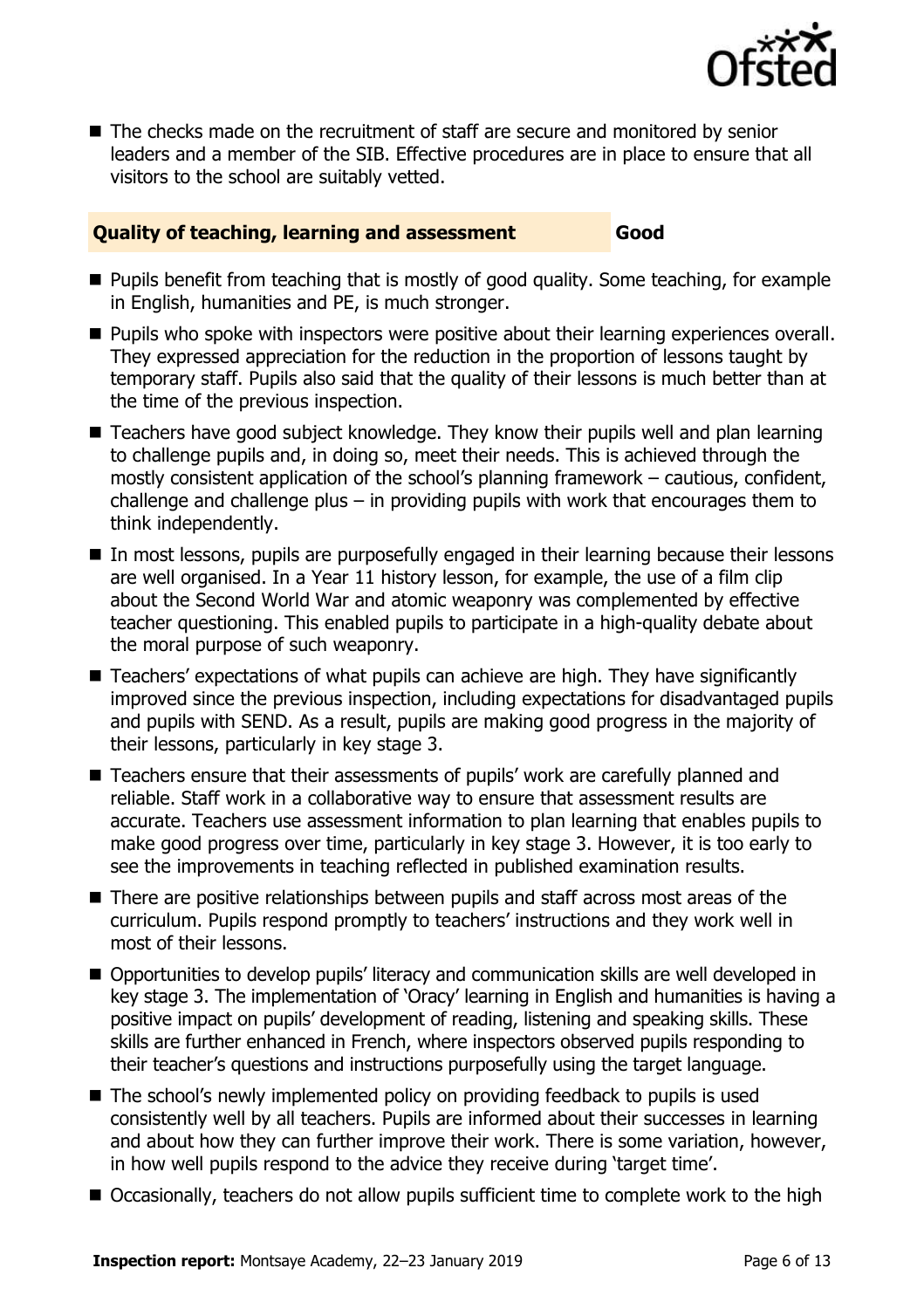

standards expected. Sometimes learning is moved on too quickly before pupils' understanding has been fully secured.

■ In a minority of subjects, teachers' expectations of what pupils can achieve are not consistently high enough. In these subjects, including mathematics and some science lessons, inspectors found that pupils complete less work than they are capable of because they were not sufficiently engaged in their learning. As a result, pupils' attitudes were less positive in these lessons.

#### **Personal development, behaviour and welfare Good**

#### **Personal development and welfare**

- The school's work to promote pupils' personal development and welfare is good.
- Leaders have successfully embedded the school's core values through a carefully considered programme of personal development. Delivered through tutor time, assemblies and off-timetable Montsaye ERA days, these opportunities ensure that pupils know about important issues and their future well-being. These include careers and next steps, healthy relationships, online safety, knife crime and mental health and well-being.
- Leaders promote pupils' spiritual, moral, social and cultural development very effectively. For example, pupils are introduced to a broad range of themes including a celebration of religious festivals, current affairs through 'this week in the world', social justice and an exploration of black history. Leaders have also been active in promoting opportunities for pupils to learn about lesbian, gay, bisexual and transgender (LGBT) issues and in ensuring their well-being. The maturity and commitment of this group is a credit to the school. Leaders continue to work to ensure that the casual use of homophobic language by a small number of pupils is eradicated.
- Pastoral care is a strength of the school. Pupils and parents say that they appreciate and value the care and support provided in meeting the needs of individual pupils. This includes access to a school counsellor, for example when pupils feel they need extra support.
- $\blacksquare$  The majority of pupils who spoke to inspectors understood what is meant by bullying and reported that incidences of bullying are rare. They expressed confidence in the ability of staff to handle any occurrence of bullying effectively. The vast majority of parents who responded to Ofsted's survey expressed the view that their child was happy at school and felt safe.
- The advice and quidance pupils receive about future careers opportunities and aspirations is strengthening. All pupils across Years 7 to 11 receive opportunities to explore their future interests and develop employability skills. Together with access to impartial careers advice, the proportion of Year 11 pupils securing places in further education, employment or training which meet their needs and interests is above national figures, including for disadvantaged pupils.
- The very small proportion of pupils who attend alternative provision away from the school site are closely monitored. The school ensures that these pupils are safe and that they attend and behave well.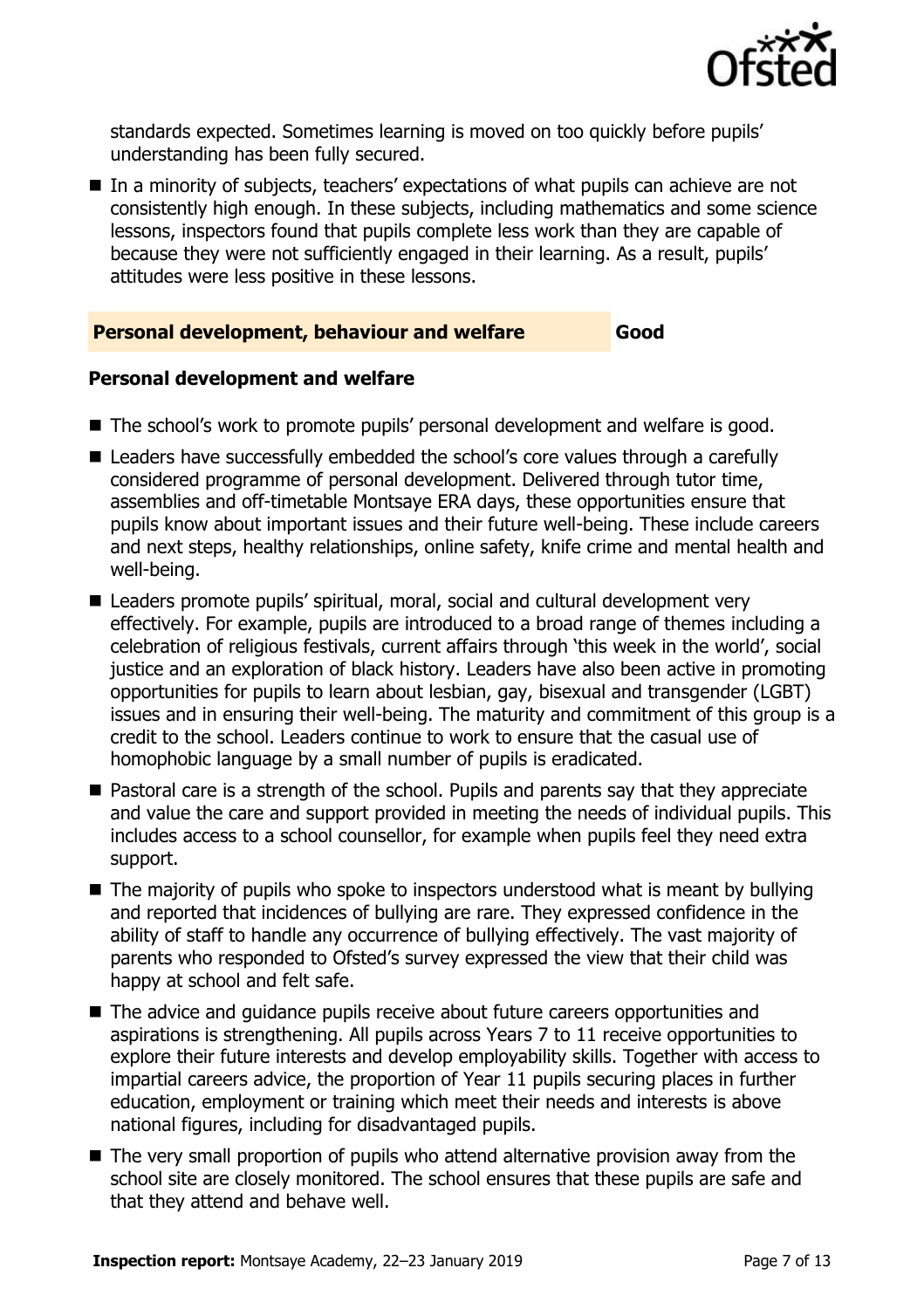

#### **Behaviour**

- The behaviour of pupils is good. Most pupils are polite, courteous and helpful.
- **Pupils and staff report that behaviour has improved since the last inspection. They** attribute this to the improved quality of teaching, the work done by pastoral leaders and the leadership provided by the principal and senior team. Pupils wear their uniform smartly and with pride, which reflects improved attitudes since the time of the last inspection.
- Most staff apply the school's behaviour policy consistently and, as a consequence, the general conduct of pupils around the school site and in lessons is calm and orderly. This is reflected in the school records, which show a marked reduction in the instances of low-level disruption across the school.
- The proportion of pupils receiving permanent or fixed-term exclusions has been high in the past, but this has reduced significantly in the last year. The proportion of pupils receiving more than one fixed-term exclusion has also reduced considerably.
- Overall attendance has improved and is now slightly above the national average. The proportion of pupils who are regularly absent from school has reduced, although it remains slightly higher than the national average. The proportion of disadvantaged pupils who do not attend regularly remains too high. Leaders are aware of this and are using a wide range of strategies to address the issue.

#### **Outcomes for pupils Requires improvement**

- The overall attainment of pupils across a range of subjects in 2017 and 2018 was below that of other pupils nationally. The attainment of both the disadvantaged and the middle ability pupils was weak overall.
- The proportion of pupils gaining a strong pass in English and mathematics in 2017 and 2018 was below the national average.
- The overall progress made by pupils at the end of key stage 4 in 2017 and 2018 was below that made by other pupils nationally across a wide range of curriculum subjects.
- Although there has been some improvement in 2018 on previous vears, the progress made by disadvantaged pupils and pupils with SEND is below that made by other pupils nationally.
- Current pupils are making stronger progress than was previously the case. Pupils are also making better progress in those subjects where pupils have previously underperformed in 2018, including English and French. However, the proportion of pupils attaining the higher grades in their GCSE examinations, particularly for middleprior-attaining pupils, requires improvement. The progress of current pupils in mathematics and computing is less strong.
- Over the past year, school records indicate that progress has improved more rapidly for current pupils in key stage 3. The introduction of a recently implemented target and assessment strategy has positively supported this. Disadvantaged pupils are also beginning to make better progress.
- **Pupils with SEND are beginning to make stronger progress, particularly in key stage 3.**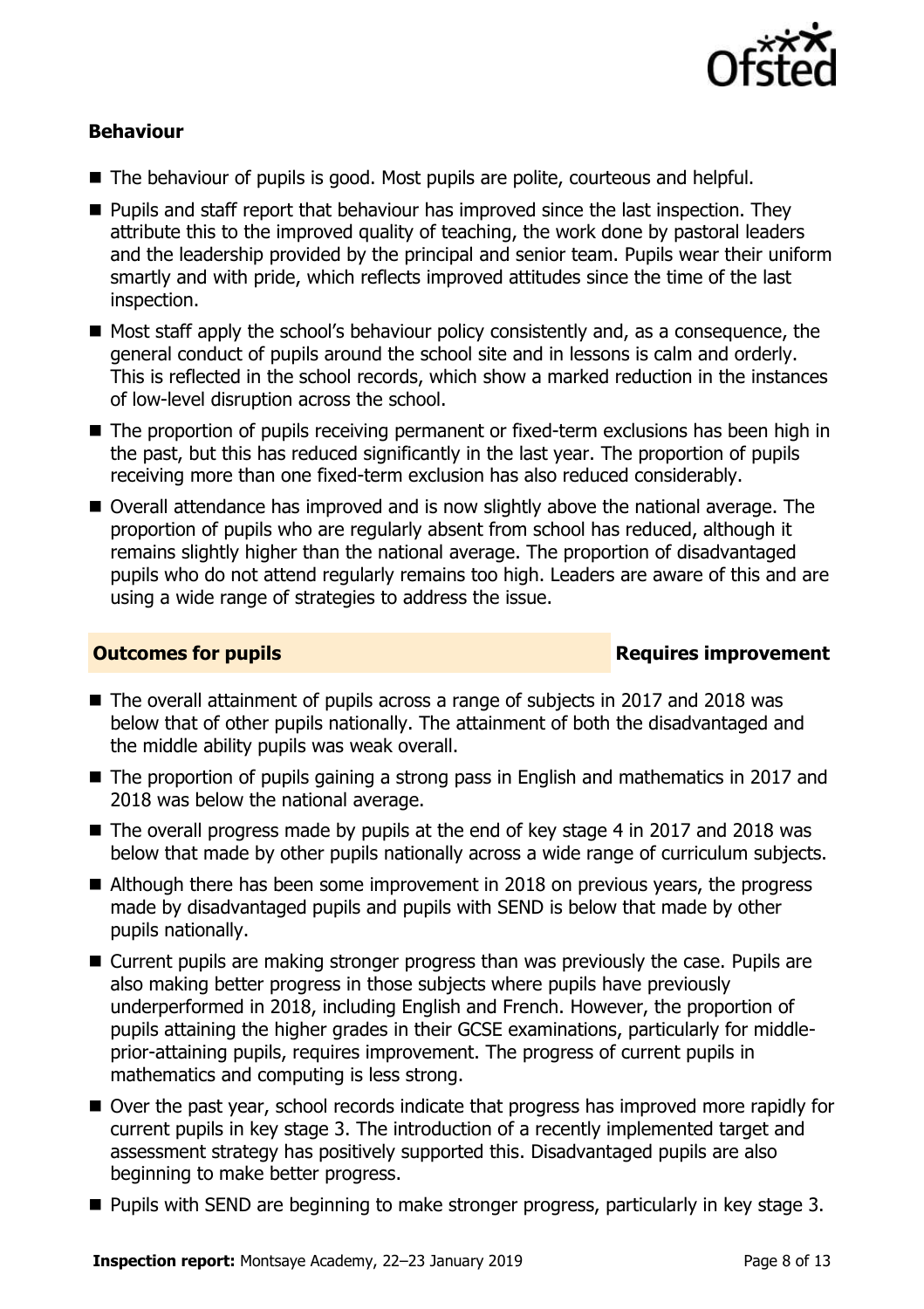

This is because of the better support and closer monitoring that these pupils now receive.

- The Year 7 catch-up funding is having a positive impact. This funding supports the development of pupils' literacy and numeracy skills, their confidence and resilience. As a result, these pupils are making a positive start to their time at the school and are catching up with their peers quickly, particularly in reading.
- There is effective support and quidance in ensuring that pupils are well prepared for their next steps in education, employment or training. In 2018, almost all pupils, including disadvantaged pupils, secured appropriate places that met their needs and interests.

#### **16 to 19 study programmes Good**

- $\blacksquare$  The leadership of the recently appointed leader of the sixth form is strong and ambitious for the future. Students who spoke with inspectors expressed their praise for the head of the sixth form. They spoke about the very positive and supportive relationships between staff and students.
- The quality of teaching, learning and assessment in the sixth form is good. Expectations are high. Students enjoy their learning and find their lessons interesting and challenging. Teachers use their strong subject knowledge to question, challenge and assess students.
- Teachers provide students with in-depth feedback to enable them to independently improve their work. In English literature, for example, the insightful feedback provided by the teacher enabled students to enhance their analytical skills while comparing the literary styles of two different poets.
- Achievement in the sixth form is good. School information indicates that outcomes in 2019 will strengthen further, and this is supported by inspectors' observation of post-16 lessons.
- The retention and attendance rate of students in the sixth form has improved markedly since the last inspection. This serves as an illustration of how much students value the quality of provision they receive.
- While the number of students entering the sixth form is currently low, far more of the school's current Year 11 pupils have indicated their desire to stay on into the sixth form. This reflects the increased confidence they have in the quality of education that the sixth form now provides.
- The information, advice and quidance about students' next steps in education, employment or training is of a high quality. All sixth-form students receive a tailored personal development lesson each week covering a variety of pertinent issues and development of life skills. Because of this support, all students in 2018 secured placements which met their needs and aspirations for the future.
- Opportunities for work experience are provided for all students in Year 12. While this is an integral part of the sixth-form study programme, leaders have recognised the need to support a greater diversity of work experience placements offered.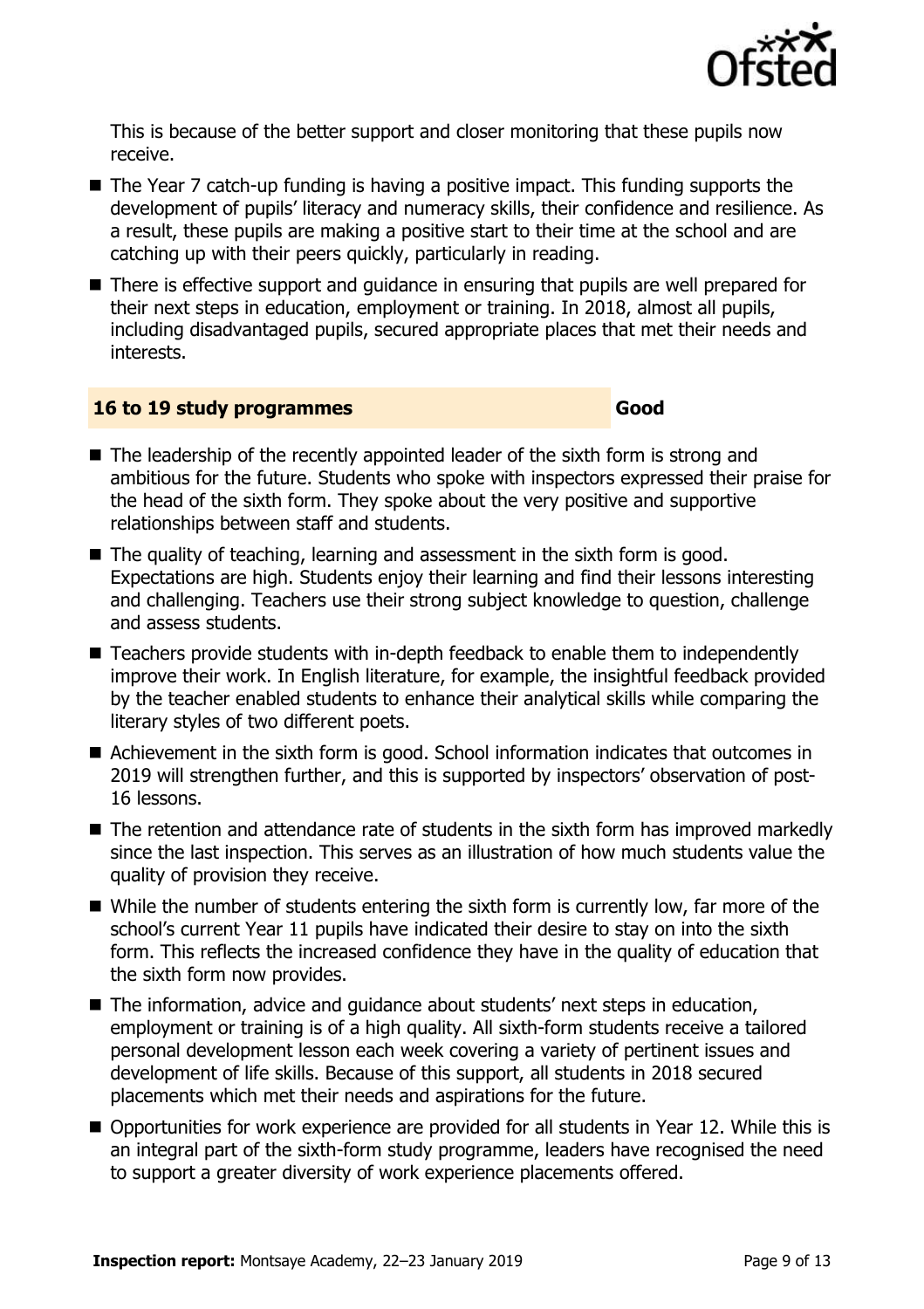

# **School details**

| Unique reference number | 137049           |
|-------------------------|------------------|
| Local authority         | Northamptonshire |
| Inspection number       | 10057642         |

This inspection of the school was carried out under section 5 of the Education Act 2005.

| Type of school                                           | Secondary                          |
|----------------------------------------------------------|------------------------------------|
| School category                                          | Academy converter                  |
| Age range of pupils                                      | 11 to 18                           |
| Gender of pupils                                         | Mixed                              |
| Gender of pupils in 16 to 19 study<br>programmes         | Mixed                              |
| Number of pupils on the school roll                      | 977                                |
| Of which, number on roll in 16 to 19 study<br>programmes | 63                                 |
| Appropriate authority                                    | Board of trustees                  |
| Chair                                                    | Jill Moore                         |
| Principal                                                | Meena Gabbi                        |
| Telephone number                                         | 01536 418844                       |
| <b>Website</b>                                           | www.montsaye.northants.sch.uk      |
| <b>Email address</b>                                     | head@montsaye.northants-ecl.gov.uk |
| Date of previous inspection                              | 30 November - 1 December 2016      |

### **Information about this school**

- This school is an average-sized secondary school.
- The school is sponsored by the Montsaye Community Learning Partnership and the academy joined in September 2013. The trust has overall responsibility for the academy and seven other primary schools in the region.
- When the academy was last inspected in December 2016 it was judged to be inadequate.
- Following the last inspection, the Montsaye Community Learning Partnership disbanded the local governing body and replaced it with the SIB.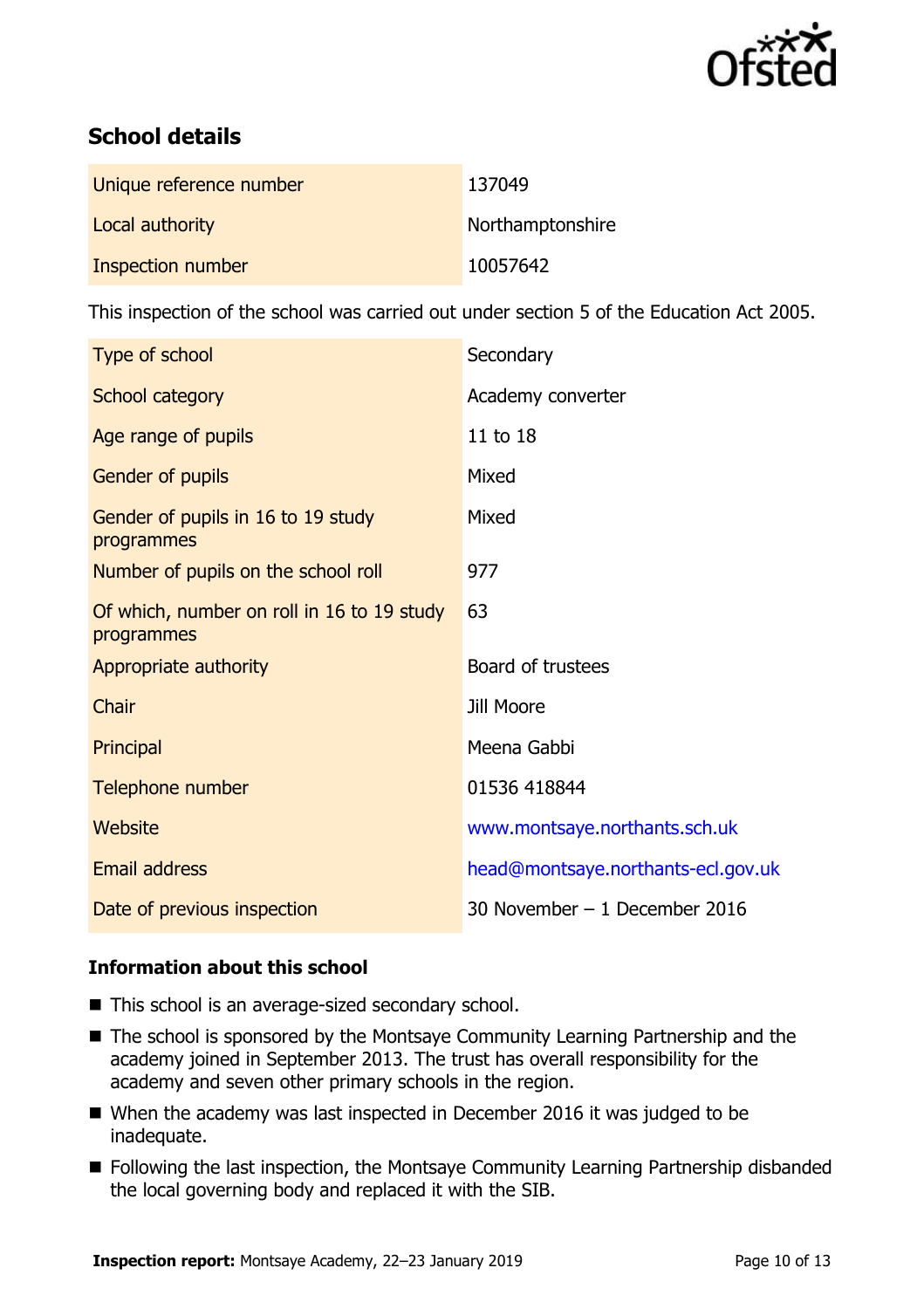

- The majority of pupils are of White British heritage.
- The proportion of pupils in receipt of pupil premium funding is slightly below the national average.
- The proportion of pupils with SEND is broadly average compared to national figures. The proportion of pupils who have an education, health and care plan is average.
- The school uses alternative provision for three pupils at the time of the inspection. A very small number of pupils attend the CE Academy or Progress School in the local area.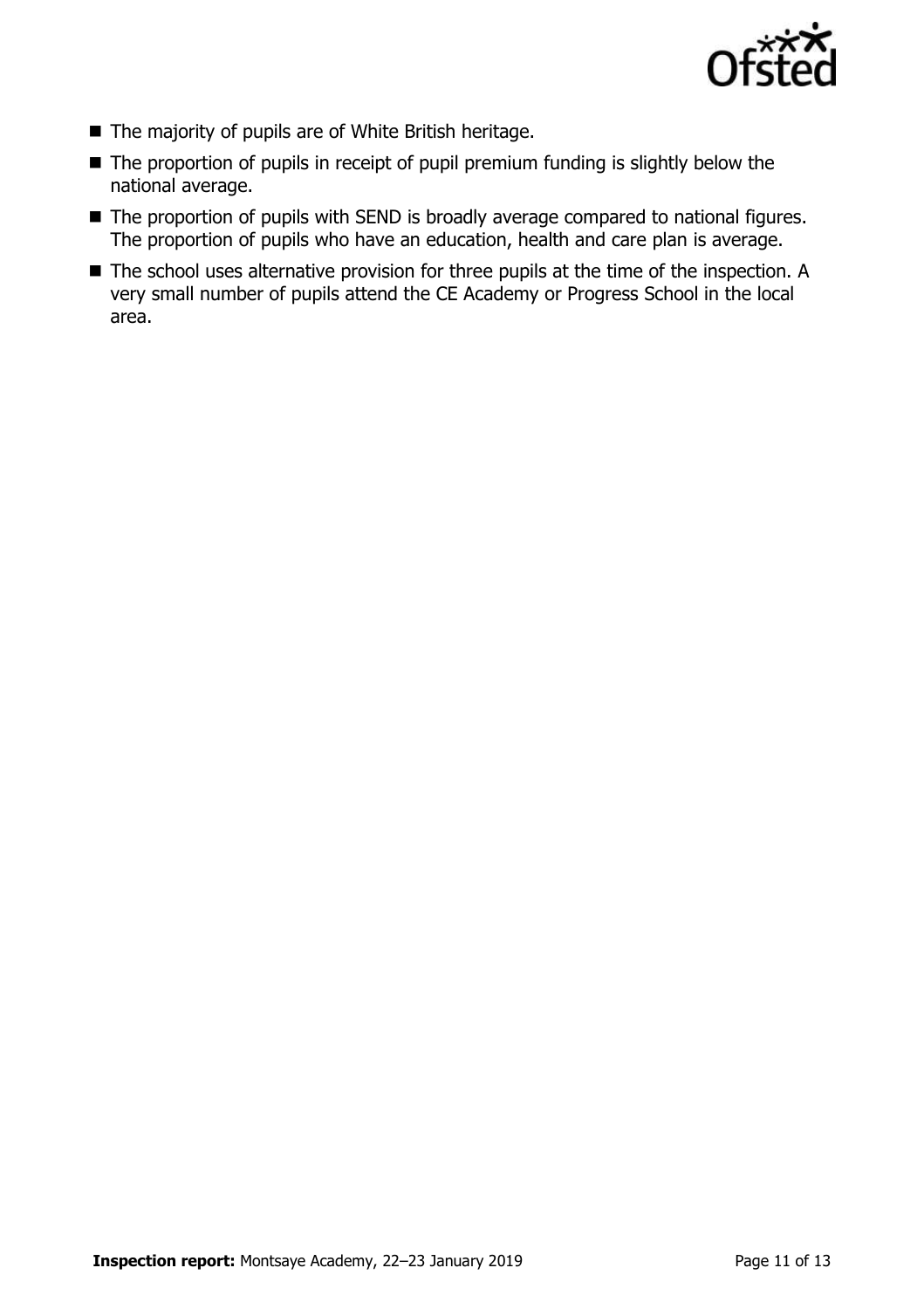

# **Information about this inspection**

- This inspection was carried out under Section 5 of the Education Act 2005.
- Inspectors observed 50 parts of lessons across all key stages and in a wide range of subjects. Inspectors also visited a number of tutor time sessions.
- Inspectors spoke with four groups of pupils across all year groups and with pupils informally during the school day.
- Inspectors met with a range of school leaders, including the principal, senior viceprincipal and other senior leaders responsible for teaching and learning, and behaviour and personal development. Inspectors also spoke with the coordinator for the provision of pupils with SEND, the leader with oversight for the spending of pupil premium funding and Year 7 catch-up funding, the designated safeguarding leaders, subject leaders and the leaders for pastoral care. Meetings were also held with a representative group of subject and progress leaders, teaching and support staff and newly qualified teachers. The lead inspector met with four members of the SIB and with the chief executive officer of the Montsaye Community Learning Partnership. A meeting was also held with a small representative group of parents.
- A range of documentation was examined, including the academy's self-evaluation, the school improvement plans, pupils' performance information, behaviour records, a range of policies and the minutes of the SIB.
- Inspectors looked at samples of pupils' work across a broad range of curriculum subjects.
- The lead inspectors evaluated the 121 responses to Parent View, Ofsted's online survey, and the 66 responses to Ofsted's school staff survey. The lead inspector also considered parent and pupil survey information provided by school leaders.

### **Inspection team**

| Chris Stevens, lead inspector | Her Majesty's Inspector |
|-------------------------------|-------------------------|
| <b>Dick Vasey</b>             | <b>Ofsted Inspector</b> |
| Julie Sheppard                | Ofsted Inspector        |
| <b>Matthew Sammy</b>          | Ofsted Inspector        |